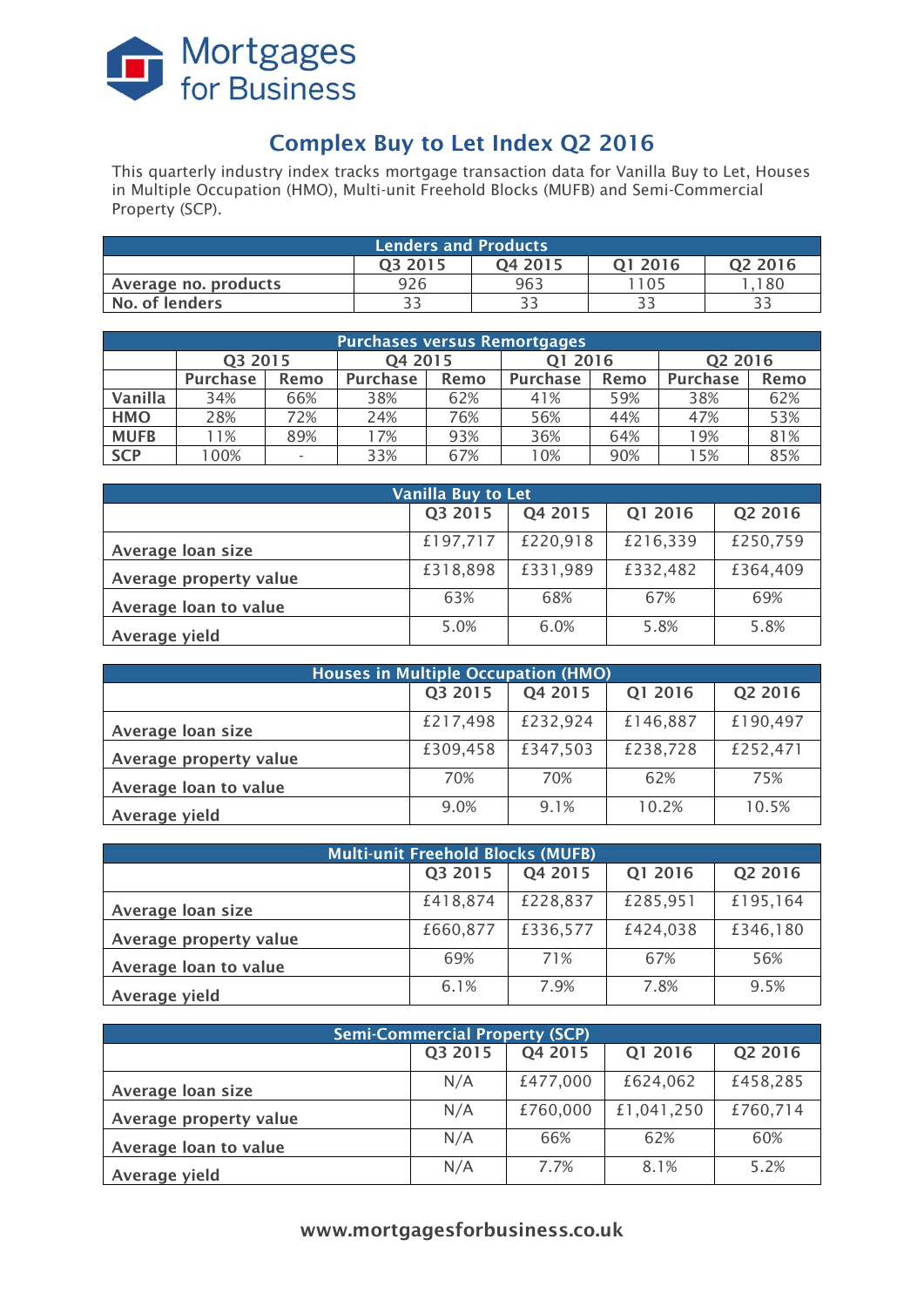

# **A strong quarter for HMOs and multi-units**

#### **Lenders and Products**

The average number of lenders operating in the buy to let sector remains at 33, although product numbers increased by 75 due in part to some lenders creating separate products with differing stress test calculations for individual and limited company borrowers.

#### **Purchases versus Remortgages**

The longstanding trend for remortgages outstripping purchase continued into the second quarter of 2016 as investors took advantage of low interest rates. Purchases in Q1 had risen due to investors wanting to get their cases over the line before the SDLT increase, but Q2 saw this fall back to a similar level as previous quarters.

### **Vanilla Buy to Let**

Average property prices and loan amounts rose in Q2, hitting the highest figures recorded since the index began in Q1 2011. However, although the loan to value increased to 69%, LTVs have remained relatively steady over the last five years, at an average of 67%. Similarly, gross yield are holding steady at 5.8% compared to the five year average of 6.1%.

#### **Houses in Multiple Occupation**

For the second consecutive quarter, the spread between purchases and remortgages of HMOs remains much more evenly distributed compared other types of property. We continue to see a strong number of investors financing properties outside of London and the South East. This has kept average property values in check despite LTVs increasing to an all-time average high of 75% suggesting that investors are keen to stretch borrowing on this asset class due to the consistently high returns on offer. In this regard, average gross yields increased slightly to a very healthy 10.5% in Q2. This compares well with the five year average of 9.9%.

#### **MUFBs**

Average loan sizes and property values dropped quarter on quarter. This is due to a larger number of transactions for smaller multi-unit properties situated outside of the South East. The average LTV also fell to just 56%, way below the five year average of 64%. Despite this, average yields grew to a very positive 9.5%, well above the five year average of 7.4% demonstrating that landlords can often achieve greater yields by taking on more complex property types.

#### **Semi-Commercial Property**

Semi-commercial property performed less well than in the previous quarter, with average loan sizes and yields both down well compared to Q1. However, looking at transactions over the last four years (since tracking of this property type commenced) we can see performance is regularly much more inclined to wider variation in this asset class than the others. Going